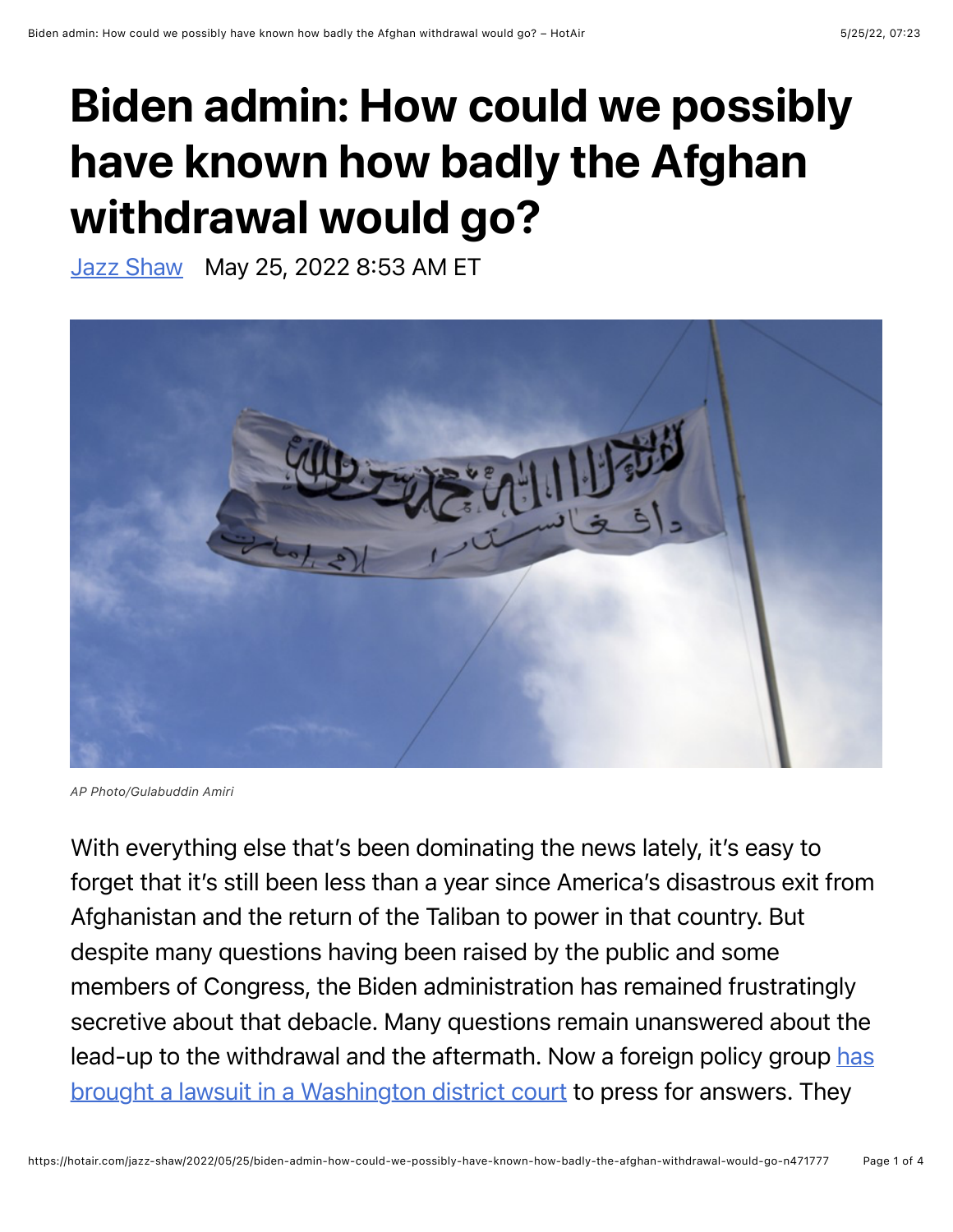claim that the White House has been withholding information from the public related to the planning of the withdrawal (or the lack thereof) and efforts made to identify and protect Americans, allies, and Afghan helpers in the country, many of whom were left behind. But they will have a fight on their hands when taking on the least transparent administration ever. (Free Beacon)

The Biden administration is illegally withholding information about its bungled withdrawal from Afghanistan, including information that could show senior U.S. officials knew prior to the withdrawal that the Taliban would quickly rise to power and trap scores of Americans, according to a nonpartisan advocacy group focused on U.S. national security issues.

The Center to Advance Security in America (CASA) is petitioning a district court in Washington, D.C., to force the State Department to release communications records related to the 2021 Afghanistan evacuation. This would include information "related [to the] vetting of Afghan refugees, and the number of U.S. citizens and lawful residents that were or were not evacuated from Afghanistan," according to a copy of the lawsuit obtained by the Washington Free Beacon.

The Biden administration has yet to provide the American public with a full accounting of those who were left behind in Afghanistan once the Taliban took over and American troops left the country, including the exact number of U.S. citizens and Afghans who aided the American government during the 20-year war.

CASA is seeking to break through the Biden administration's stonewalling of requests for information. They're demanding answers regarding reports that Pentagon officials knew or at least strongly suspected that the Afghanistan armed forces would collapse the moment the United States pulled out. They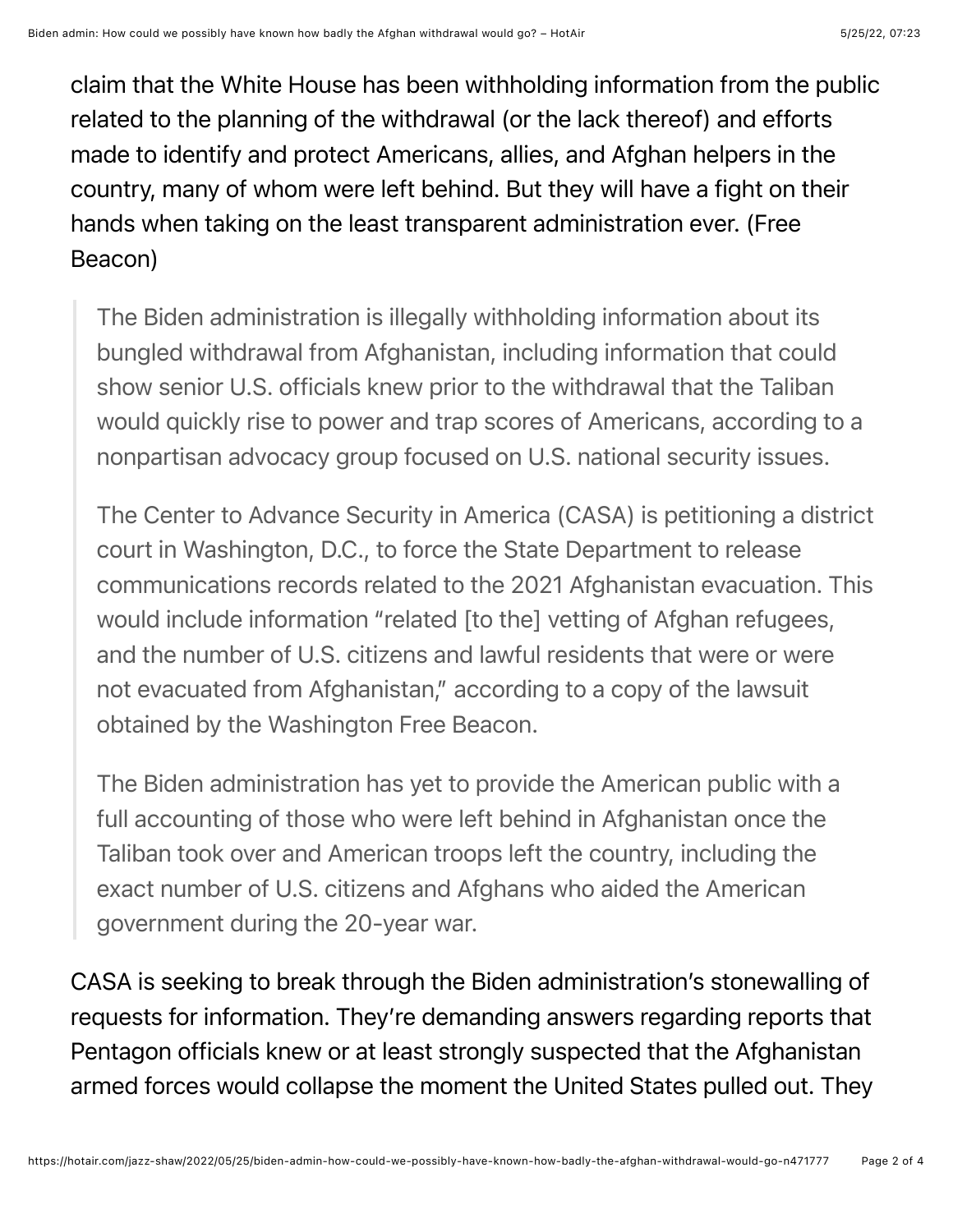also claim that we failed to gather information on the identity and location of all of the people who would need to be evacuated.

The group is also raising questions about if and how the Afghan refugees who did manage to escape are being vetted before simply being turned loose in the United States. That process has appeared to be nearly as chaotic as the withdrawal itself. While most of the refugees are likely grateful to have gotten out of the country alive, it's impossible to rule out the possibility that some terrorists may have snuck into America during the mad rush for the exits. What is being done to prevent that from happening?

CASA filed multiple Freedom of Information Act requests for all documents relating to these questions. Thus far, the White House and the Pentagon have refused all such requests and not entered into litigation when the denials were appealed. They have reportedly just ignored the FOIA process entirely and remained silent in violation of the FOIA laws.

"The criminal and terrorist networks in Afghanistan are real and they are extensive," CASA said in a statement about its lawsuit. "Americans have a right to know the people being brought to our country are not tied to them. Yet the U.S. government continues to hide the records surrounding the vetting process of refugees from the country who were admitted to the United States. Nor is State willing to reveal the real number of Americans left behind or if legitimate warnings were brushed aside."

Some members of the Senate, including Josh Hawley, have previously indicated that internal documents exist showing that our military attempted to warn the Biden administration that the Taliban would be able to seize control in a matter of days and had been planning to do so all along. If this is true, but Joe Biden chose to ignore the advice of his own senior military personnel and proceed with the withdrawal anyway, that would be a criminal